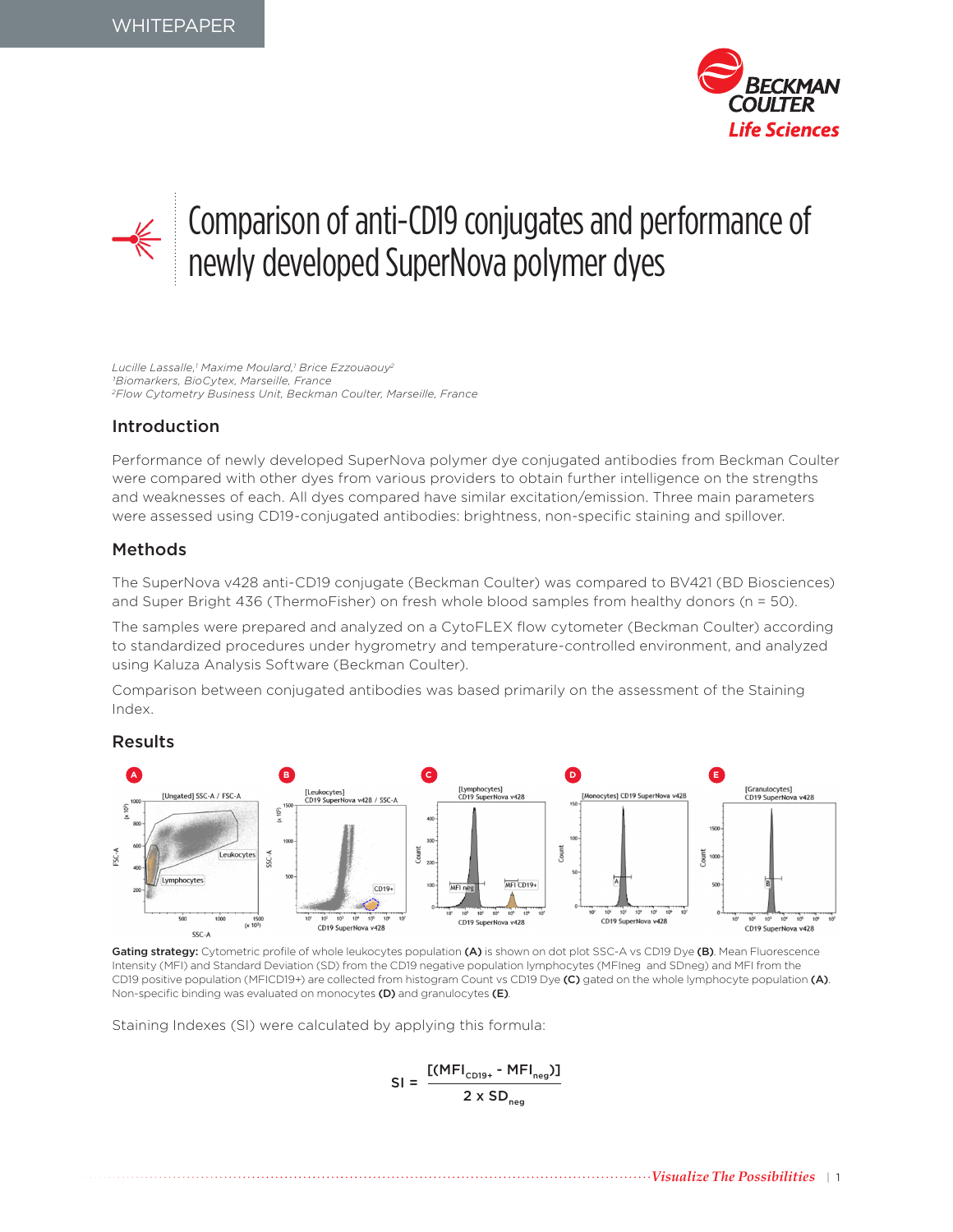### Statistical analysis: comparison of SI on B cells and MFI for non-specific staining on monocytes and granulocytes

| Antibody         | supplier                        | <b>Staining Index</b><br>(mean) | <b>Difference</b>        | <b>MFI Monocytes</b><br>(mean) | <b>MFI Granulocytes</b><br>(mean) | Conclusion                |
|------------------|---------------------------------|---------------------------------|--------------------------|--------------------------------|-----------------------------------|---------------------------|
| <b>SNv428</b>    | Beckman<br>Coulter              | 338                             | $\overline{\phantom{a}}$ | 1069                           | 1511                              | Highest SI                |
| <b>BV421</b>     | <b>BD</b><br><b>Biosciences</b> | 145                             | $-57.2%$                 | 2095                           | 1660                              | Statistically<br>relevant |
| Super Bright 436 | ThermoFisher                    | 165                             | $-51.2%$                 | 1277                           | 1834                              | Statistically<br>relevant |

#### SUPERNOVA v428 BV421 BV421 Super Bright 436



**CD19 BV421** 

 $CD19+$ 



 $10<sup>1</sup>$  $10<sup>2</sup>$  $10^{3}$  $10$  $10^{-1}$  $\frac{1}{10}$  $10^{7}$ 

 $(x 10<sup>3</sup>)$ 

SSC-A

1000

500

Lymphocytes **Monocytes** Monocytes Granulocytes





Assessment of Staining Indexes: SuperNova v428 consistently demonstrated a higher staining index compared with BV421 and Super Bright 436. Lower non-specific binding on monocytes was observed with SuperNova v428 compared to BV421 and Super Bright 436, while non-specific binding on granulocytes was similar from all suppliers. Spillover in other channels was also similar for all suppliers.